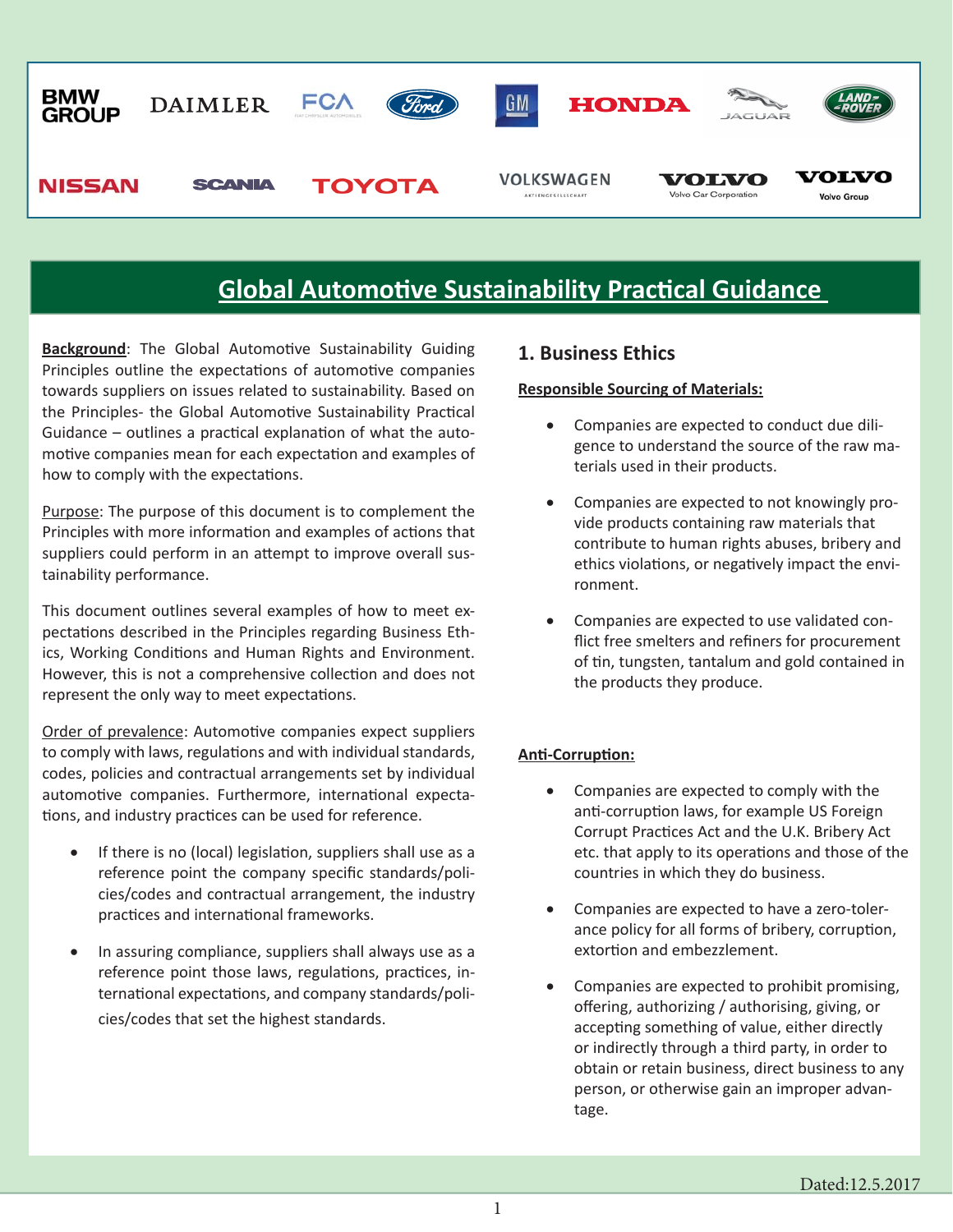#### Privacy:

- Companies are expected to comply with privacy and information security laws and regulatory requirements in addition to the contracted terms & conditions. Companies are expected to ensure that they cascade these principles and contractual obligations in relation to data privacy to any subcontractors or Tier 2 suppliers who will be processing the personal data.
- Companies are expected to refrain from using personal data for any purposes beyond the scope of the business arrangement.
- Companies are expected to put in place appropriate measures to respect privacy and to protect personal data against loss and unauthorized / unauthorised access or use, including confidential, proprietary and personal information.
	- Reasonable actions could be, but are not  $\circ$ limited to: the implementation of policies prohibiting to forward personal data such as addresses, salary information or photos without permission of affected persons etc.

#### **Financial Responsibility/Accurate Records:**

- Companies are expected to accurately record, maintain, and report business documentation including, but not limited to, financial accounts, quality reports, time records, expense reports, and submissions to customers or regulatory authorities, when appropriate. Books and records are expected to be maintained in accordance with applicable law and generally accepted accounting principles.
- Companies are expected to act in accordance with generally accepted accounting practices, and the accounting records must show the nature of all transitions in a correct and non-misleading manner.

#### **Disclosure of Information:**

Companies are expected to disclose financial and non-financial information in accordance with applicable regulations and prevailing industry practices and, when applicable, disclose information regarding their labor/labour force, health

and safety practices, environmental practices, business activities, financial situation and performance.

### **Fair Competition/Anti-Trust:**

Companies are expected to uphold standards of fair business and competition including, but not limited to, avoiding business practices that unlawfully restrain competition; improper exchange of competitive information; and price fixing, bid rigging, or improper market allocation.

## **Conflicts of Interest:**

Companies are expected to make decisions based on solid business judgment unclouded by favoritism / favouritism resulting from personal relations and opinions.

## **Counterfeit Parts:**

- Companies are expected to develop, implement,  $\bullet$ and maintain methods and processes appropriate to their products and services to minimize / minimise the risk of introducing counterfeit parts and materials into deliverable products.
- Companies are expected to establish effective processes to detect counterfeit parts and materials and, if detected, quarantine the materials and notify the Original Equipment Manufacturer (OEM) customer and/or law enforcement as appropriate.
- Companies are expected to confirm that any sales to non-OEM customers are compliant with local laws and those products sold will be used in a lawful manner.

#### **Export Controls and Economic Sanctions:**

 $\bullet$ Companies are expected to establish appropriate policies and procedures to ensure compliance with applicable export controls and economic sanctions laws and regulations of all relevant countries. These laws and regulations impose restrictions on the export or re-export of goods, software, services, and technology to certain destinations, as well as prohibitions on transactions involving certain restricted countries, regions, entities and individuals.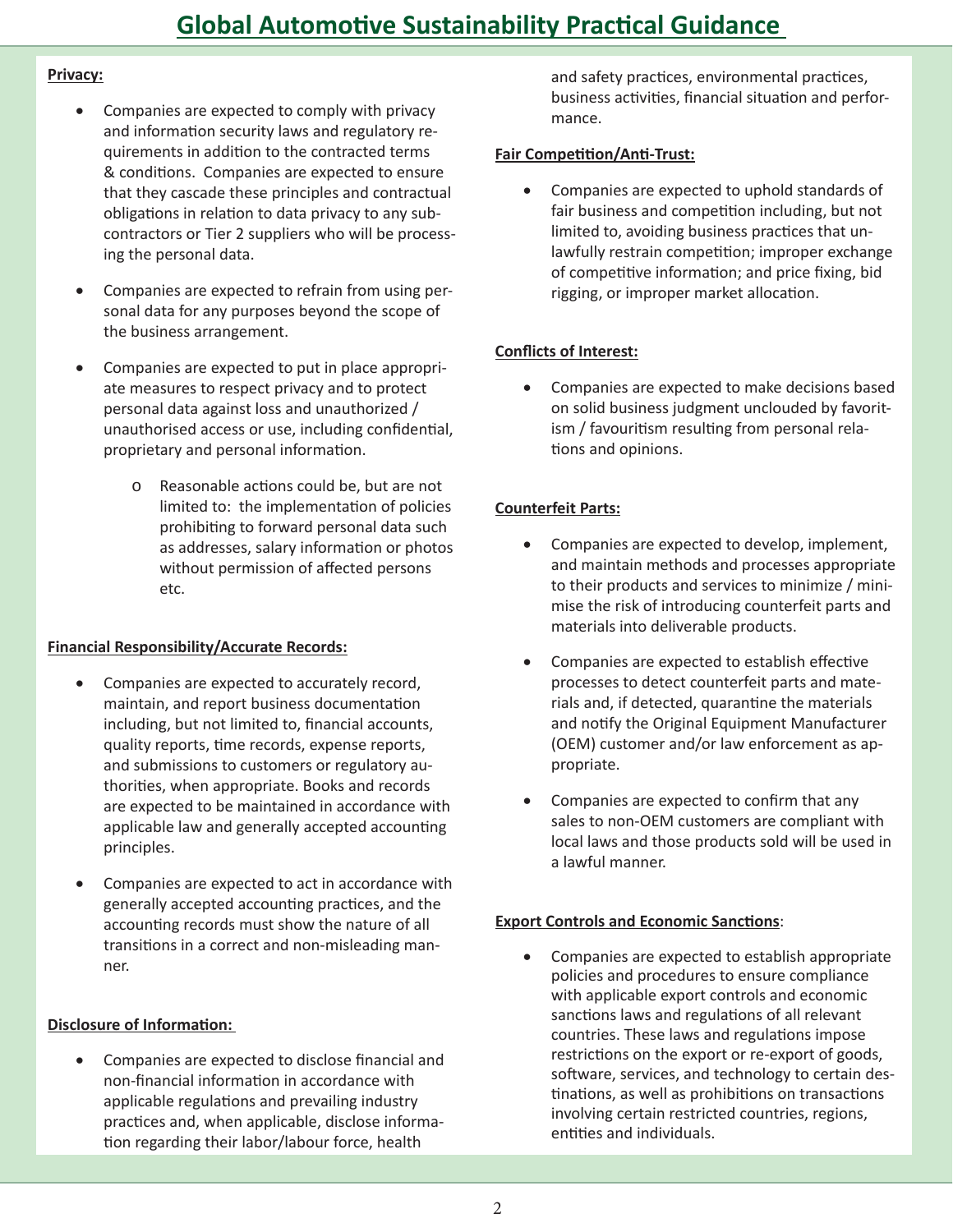Appropriate policies and procedures may include: a statement of management's commitment to compliance; periodic training for relevant personnel; procedures for screening business partners (including suppliers, customers, service providers, and other relevant parties, as well as their beneficial owners) against applicable government lists of restricted parties; appropriate contractual provisions to ensure business partners comply with such applicable laws and regulations; an audit function; and policies and procedures for reporting and remediating potential violations.

#### **Protection of Identity and Non-Retaliation:**

- Companies shall develop and implement grievance mechanisms.
- Companies shall assure that employees and business associates will not be subject to termination, threats, harassment or other adverse action by reason of making a grievance report. Companies shall also provide appropriate disciplinary action against those who seek to take retaliatory action against a person "blowing the whistle".

### **2. Environment**

Companies are expected to ensure that all legally required permits, licenses, inspection and testing reports are in place, up to date and available for review at all times.

#### **Energy Consumption & Greenhouse Gas Emissions:**

 Companies are expected to track and document energy consumption and greenhouse gas emissions at the facility and/or corporate level. Companies are expected to look for cost effective methods to improve energy efficiency and to minimize their energy consumption and greenhouse gas emissions.

- A comprehensive energy management strategy reduces greenhouse gas emissions occurring from raw materials extraction, product manufacturing, transportation, and end-of-life operations.
- An effective energy management program gains management commitment, identifies constraints, establishes a baseline, and sets goals and energy reduction projects. On a regular cadence, the project execution is evaluated, measured and verified against the performance to baseline and sets targets to close gaps or re-evaluates the process.

#### **Water Quality & Consumption:**

- Companies are expected to preserve water resources through an assessment of water stress in operations and throughout the life-cycle and integrate water management into the business plan.
- Companies are expected to develop a water assessment and water balance for each operation and site, establish a baseline, set goals for reduction (e.g. cubic meters per unit), set objectives and methods to reduce with efficiency and conservation projects and measure and compare progress to goals to close gaps.

#### **Air Quality:**

- Companies are expected to routinely monitor air emissions, integrate air emissions controls into the business plan and establish an air emissions management plan that meets or exceeds regulatory requirements for each facility.
- Air emissions include, but are not limited to, volatile organic compounds (VOCs), corrosives, particulate matter (PM), ozone-depleting substances, air toxics and combustion by-products generated from business and manufacturing operations.

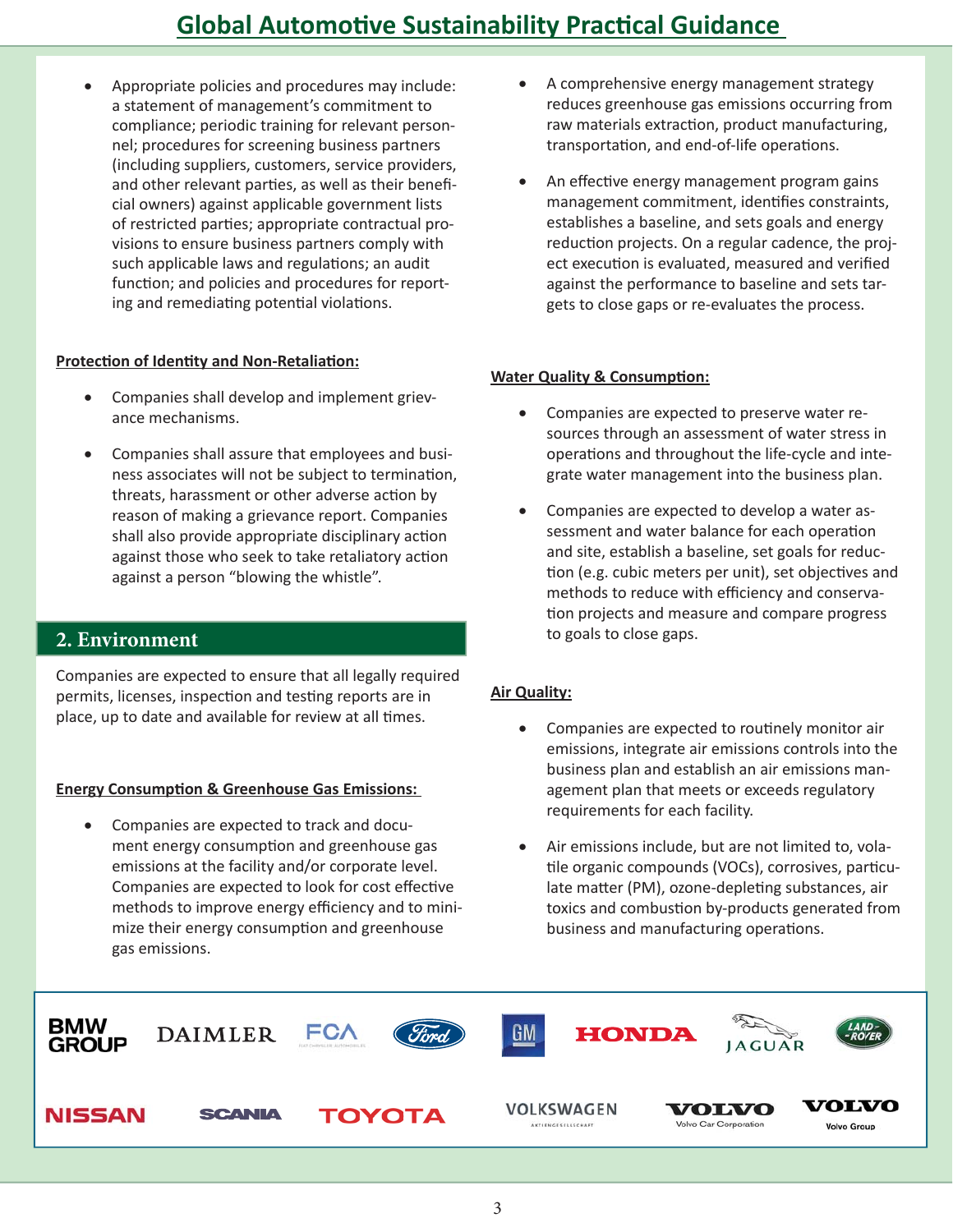#### **Natural Resources Management & Waste Reduction:**

- Companies are expected to set targets for waste reduction and establish a waste management hierarchy that considers in priority order: prevention, reduction, reuse, recovery, recycling, removal and finally disposal of wastes.
- Companies are expected to encourage and support the use of sustainable, renewable natural resources in an efficient manner such that waste and residual products are minimized over the product's life cycle.
- Companies are expected to handle and dispose of all waste generated through safe and responsible methods that protect the environment and the health and safety of employees and the local communities.

### **Responsible Chemical Management**

- Companies are expected to identify and manage chemicals to ensure their safe handling, movement, storage, use, recycling or reuse and disposal.
- Companies should provide Safety Data Sheets/ Material Safety Data Sheets that comply with all applicable laws and regulatory requirements.
- Companies are expected to work towards establishing programs (IMDS or equivalent) to collect data from material manufacturers for all components, identifying all process chemicals and intermediates that are identified as classified hazardous substances according to local law, or being considered for classified hazardous evaluation.
- Companies are expected to measure data completeness against bill of materials (BOMs), identify data shortages, and take corrective measures to assure data is traceable to the material manufacturers.

## 3. Human Rights and Working Conditions

- Companies should respect internationally proclaimed human rights such as, but not limited to
	- o The International Bill of Human Rights
- o The Core conventions of the International Labour Organization/Organisation: conventions numbers 29, 87, 98, 100, 105, 111, 138 and 182
- International Labour Organization/  $\circ$ Declaration on Fundamental Principles and Rights at work
- $\circ$ Article 32 of the UN Convention on the Rights of the Child
- o OECD Guidelines for Multinational Enterprises
- **UNGC Guiding Principles on Business and**  $\circ$ Human Rights
- Companies should have policies and management systems in place to support compliance with laws, regulations, and industry expectations.
- Companies should work to reduce the risk of potential human rights violations in their operations and through their business relationships by identifying risks and remediating any non-conformance in a timely manner.
- This includes all workers: full and part time employees, temporary, migrant, student, contract, and any other type of worker

### **Child Labor/labour and Young Workers:**

- Child labor/labour is not tolerated. The age of employment for young workers must meet or exceed company guidelines and local labor/labour laws.
- The use of legitimate workplace apprenticeship and student learning programs, which comply with all applicable laws and regulations, are supported.
- To ensure proper management of student workers, companies should maintain accurate student records and protect students' rights in accordance with applicable laws and regulations.
- Companies must not employ young workers for any hazardous work, nighttime or overtime work, or work that is inconsistent with the young worker's personal development. Personal development includes a young worker's health or physi-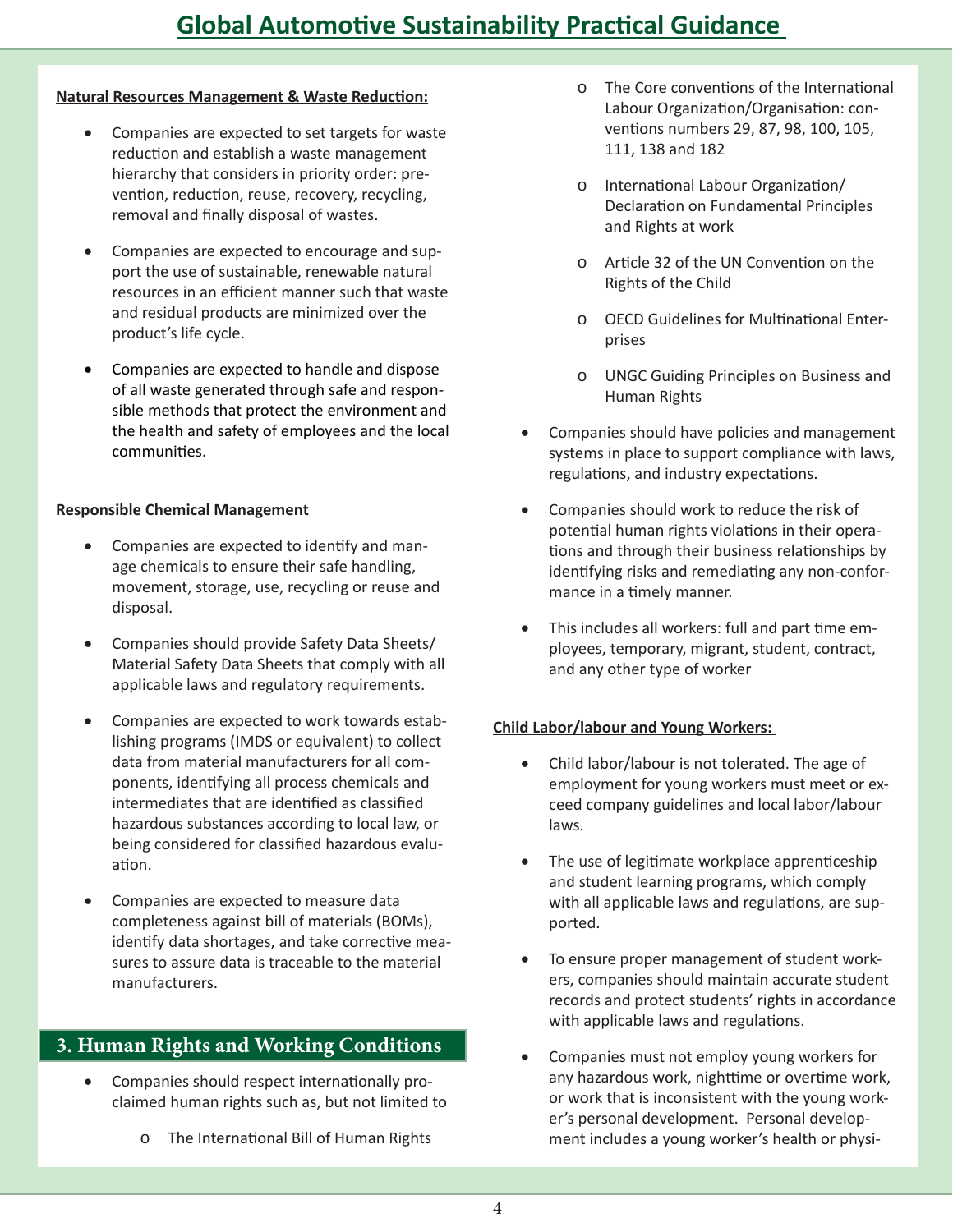cal, mental, or social development. Young workers should, at all times, be protected from violence and abuse. Where a young worker is employed, the best interest of the young worker shall be primary consideration.

#### **Wages and Benefits:**

- Companies should compensate workers for overtime in accordance with applicable local laws and regulations, including those relating to minimum wages, overtime hours and legally mandated benefits.
- Companies should provide workers a wage statement that includes adequate information to verify compensation for work performed for each pay period.
- The use of temporary, outsourced labor/labour should be in accordance with applicable local laws and regulations.

#### **Working Hours:**

- Companies should comply with all applicable local laws regulating working and resting hours and maximum consecutive days of work.
- Companies should make sure that hours worked beyond the normal work week are voluntary, unless a collective bargaining agreement allows for required time under certain conditions and /or, if lawful in exceptional circumstances.

#### **Forced Labor/labour:**

 All work should be voluntary on the part of the employee.

- Companies and agents should not hold, destroy, conceal, confiscate or deny access to employee identity documents unless required by applicable law.
- Companies should ensure that workers are not required to pay recruitment fees or related fees of any type for employment.
- Companies should ensure all workers receive a written contract or ensure they understand the terms of employment in a language well understood by the worker.
- Human Trafficking: Forced, bonded (including debt bondage) or indentured labor/labour, involuntary prison labor/labour, and slavery or trafficking of persons should not be used by any company. This includes, but is not limited to transporting, harboring, recruiting, transferring or receiving persons by means of threat, force, coercion, deception, abduction or fraud for labor/labour or services.

#### **Health & Safety:**

- Health and safety related information such as emergency procedures and potential safety hazards should be made known to the worker and should be posted within the facility in a language well understood by the worker.
- Required personal protective equipment should be provided by the company and made easily accessible.
- Companies should ensure that all required permits, licenses, inspection and testing reports are in place, up to date and available as required by law.
- Companies should ensure that emergency exits as well as fire detection, alarm and suppression